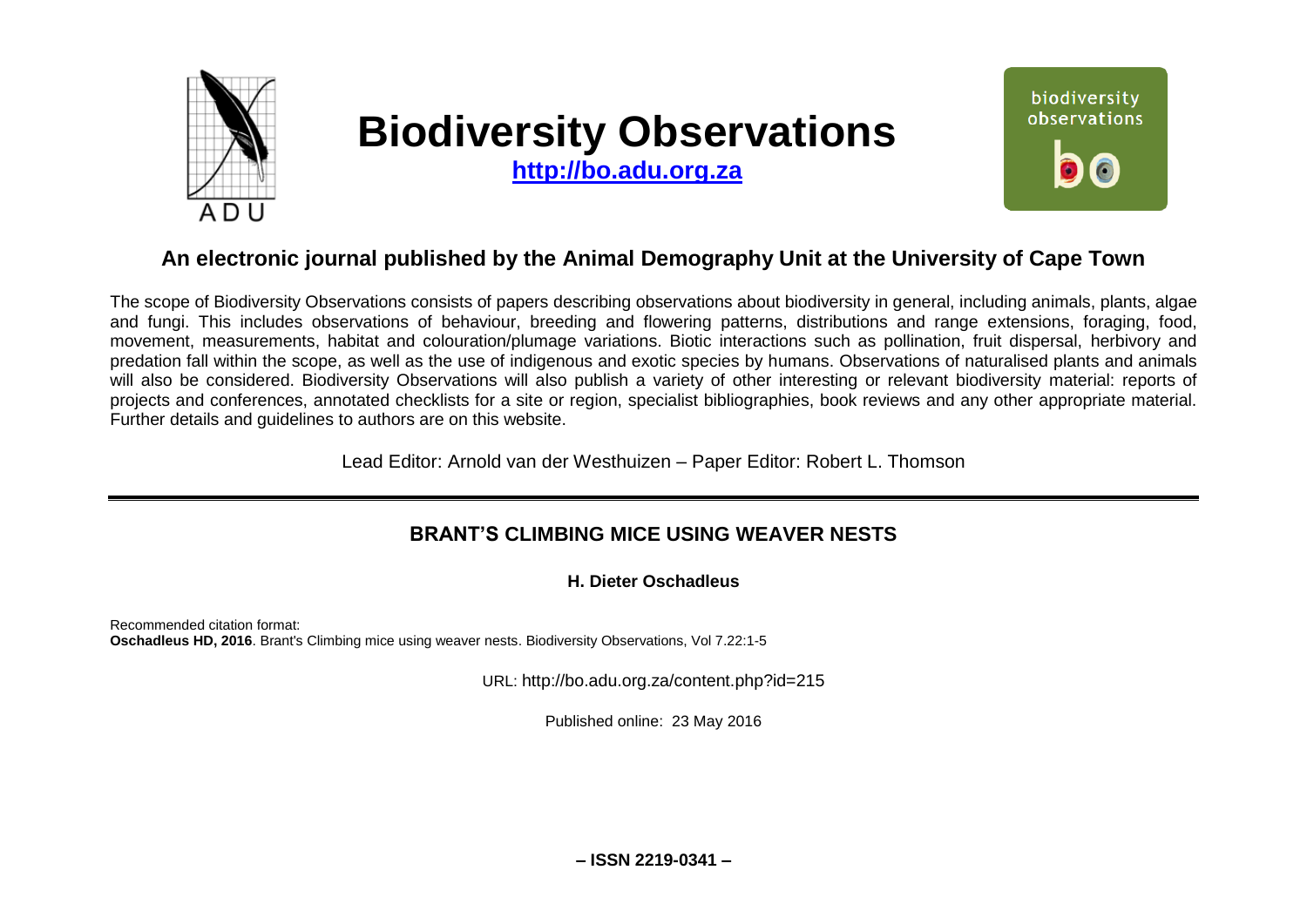

## **BRANT'S CLIMBING MICE USING WEAVER NESTS**

#### *H. Dieter Oschadleus*

\* Corresponding author: doschadleus@gmail.com

*PHOtos of Weaver Nests (PHOWN) is a Virtual Museum, citizen science project of the Animal Demography Unit, to collect and monitor breeding distributions and colony sizes of weaver birds globally. This is the seventh paper in a series of exciting new results from PHOWN, the previous paper being Oschadleus (2016).*

#### **Abstract**

Brant's climbing mice were found to utilize weaver nests after the weavers had completed breeding, at Zandvlei lake in Cape Town. Mice built their own balls-shaped nests within weaver nests of both Cape and Southern Masked Weavers. In this study the weaver nests were in reeds. Mean nest height for all weaver nests (both species) in the study area was 119.3 cm (range 57-207 cm, n=15) and for weaver nests used by mice mean height was 128.1 cm (57-207 cm, n=8). The main period of climbing mouse occupation of weaver nests was from November to April. In total 9 out of 23 weaver nests at the site contained mice nests, but not all were occupied at the same time, i.e., some mice pairs may have deserted a nest and occupied a new nest. Six nests contained mice during a single visit, indicating that there were a minimum of six pairs utilizing weaver nests. One mouse nest was present in a weaver nest for over six months.

#### **Introduction**

Weavers build unique nests of grass. In most species of weavers the nests are used only for breeding and new nests are built each breeding season. After the breeding season these nests may remain intact for weeks or months, and these nests may then provide shelter and breeding sites for other species, especially birds, but also potentially mammals or insects (del Hoyo et al. 2010).

Various species of mice, and in particular *Dendromus* climbing mice, are known to sometimes build their own nests within the protection of weaver nests (del Hoyo et al. 2010, Skinner & Smithers 1990). In this note, several instances of Brant's climbing mice *Dendromus mesomelas* using the nests of Cape Weaver *Ploceus capensis* and Southern Masked Weaver *P. velatus* are reported from Zandvlei lake, Cape Town, South Africa. These weaver species breed during the winter rainfall months to early summer in Cape Town, and their abandoned nests are then left unoccupied during the late summer and winter.

A Brant's climbing mouse was first found at Zandvlei on 12 December 2007 when it was unexpectedly disturbed from a monitored Southern Masked Weaver nest. Mice or their nests were seen again occasionally at the same site over the next few years, while monitoring weaver nests. At the end of 2014 I decided to investigate the temporal use of weaver nests by these mice.

Brant's climbing mice prefer rank vegetation, especially tall grass with scrub. They are nocturnal and adept at climbing around in low vegetation. They feed on insects and grass seed (Skinner & Smithers 1990). They make ball-shaped nests of shredded grass with entrances at opposite ends. They build their nests "at lower elevations" than does *D. mystacalis*, which build their nests "in exposed situations high up in rank vegetation" (de Graaf 1981). Little else is recorded about the breeding of Brant's climbing mice. They are preyed on by snakes and owls (de Graaf 1981).

#### **Methods**

The study site consisted of two patches of reeds around wet areas, namely a small pond (36m in diameter) and a 50m long channel of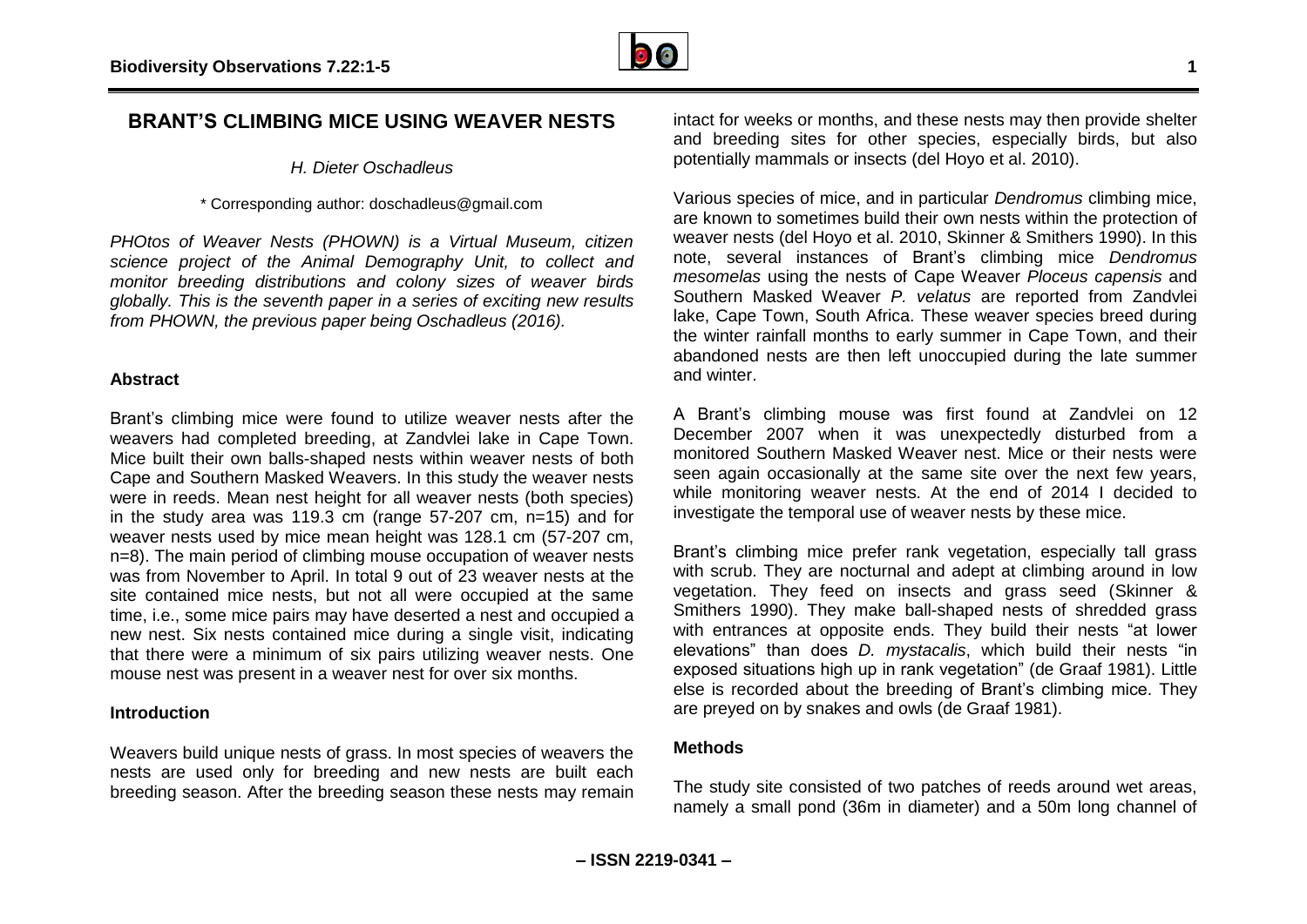

water ending in a small pond (about 2m in diameter), both being at the end of Promenade Road, Lakeside, and next to the large Zandvlei lake. Cape and Southern Masked Weavers breed annually in these reeds.

The monitoring period extended from November 2014 to May 2015. The study site was visited on 12 November 2014, to note the weaver nests and record their GPS localities. The nests were not marked. The same route was followed on all visits. I looked inside the entrance to each nest to see if there was a mouse nest inside. If so, a thin reed was used to poke the nest a few times. If a mouse emerged, this was recorded, and I moved to the next weaver nest. Sometimes a second mouse started emerging soon after the first. Initially nests were checked in the morning but this was changed to late afternoon visits as the mice are mostly nocturnal. Nests were not opened and breeding was not checked. Visits took place about twice a month at first but changed to monthly to reduce disturbance. There were no visits in February 2015. The last check was on 25 May 2015.

Nest height of the weaver nests above the ground was recorded on 18 January when some weaver nests had disappeared but all nests with mice nests were still intact.

Photos were submitted to MammalMAP and PHOWN (PHOtos of Weaver Nests, see Oschadleus 2014), both being projects of the Virtual Museum, a citizen science project of the Animal Demography Unit, to collect distribution records.

#### **Results**

The first mouse nest was found on 12 November 2014 and the first mouse was found on 30 November 2014 (Table 1). No weaver nests were active in November at the study site – the weavers seemed to

have stopped breeding earlier than at other sites in Cape Town. As a result the weaver species for some nests was not certain, but for others the weaver species was known from visits earlier in the season. There were initially 20 weaver nests in the study site, but this was reduced to 12 nests by the end of the study as some weaver nests broke up, due to weather. In total nine of the 20 weaver nests (45%) were used at the site by the mice.

The occupation time of mice in weaver nests was from November to mid April. The most nests occupied by mice on one visit was six nests (on 1 March 2015). No mice were found on two successive visits in May, although the mice nests (presumed old) were still present in the weaver nests. One mouse nest was present in a weaver nest for over six months (nest A14). Three weaver nests containing mice nests started to disintegrate before the study was over.

Nests of both Cape and Southern Masked Weavers were used. Mean nest height for all the weaver nests (both species) was 119.3 cm (range 57–207 cm, n=15, including nests used by mice) and for weaver nests used by mice the mean height was 128.1 cm (range 57–207 cm, n=8).

A Lesser Swamp Warbler nest (warbler nest 2) was found under an old Cape Weaver breeding nest (site A14). These nests were found on 12 November 2014 but warblers (like the weavers) were no longer active at this site. The warbler nest was still intact under the weaver nest on 17 May and thus lasted for several months after breeding ended. The weaver nest had slipped down onto the warbler nest during the study period and on 1 March I found a mouse nest built between the weaver and warbler nest (Oschadleus 2016), and the mouse nest was still present in May. On 1 March two mice occupied the nest, but the mice were not recorded here again.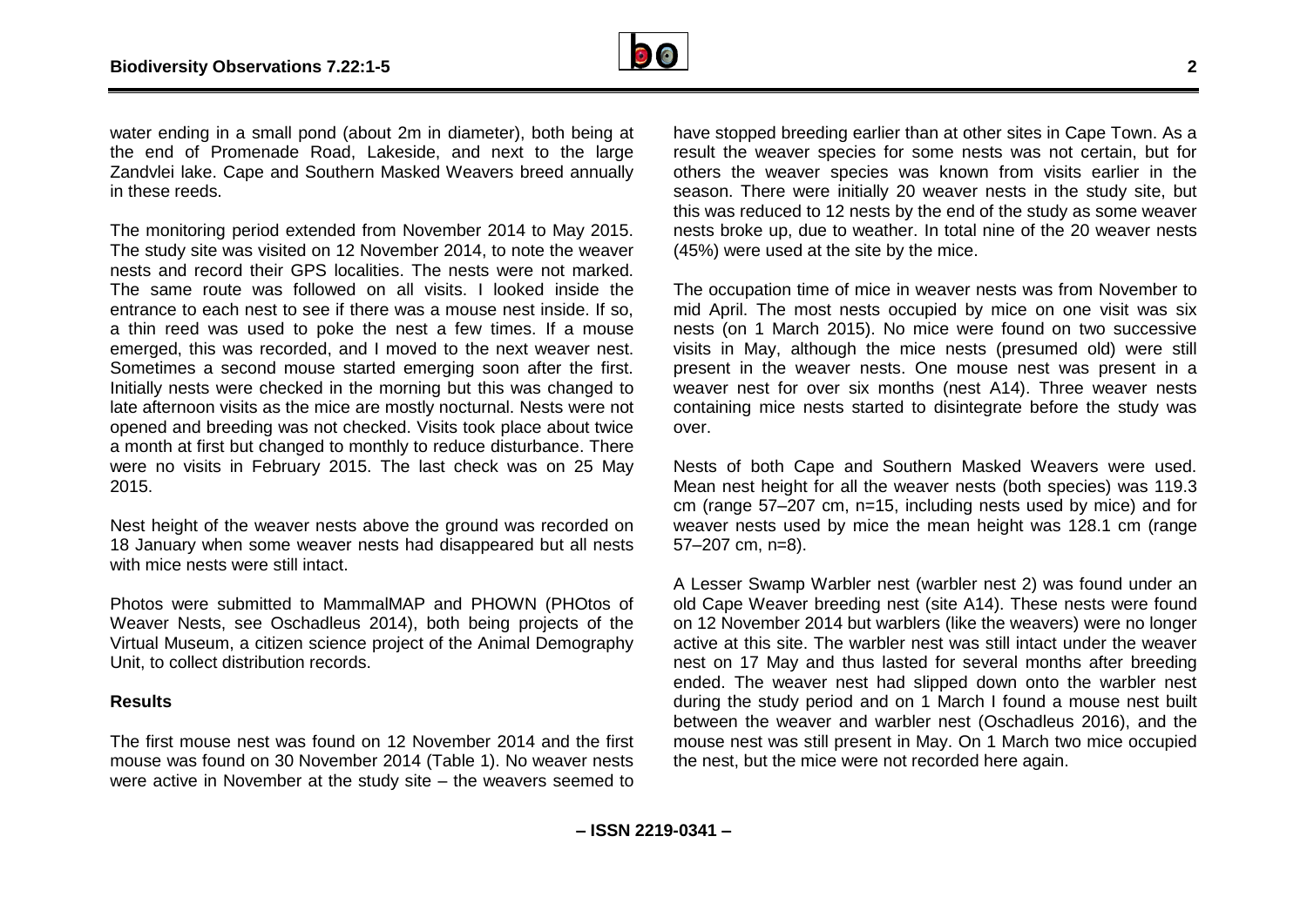

#### **Discussion**

Brant's climbing mice were found to use Cape and Southern Masked Weaver nests during the summer months in 2014-2015. This study provides the first record of mice using Cape Weaver nests for shelter. My study suggests that old weaver nests could be an important roosting/breeding site for Brant's climbing mouse in the Cape Town area. This study provides the first quantitative data for nest height for Brant's climbing mouse (see below).

The period of occupation by mice of weaver nests was from November to April. Nine weaver nests contained mice nests but not all were occupied at the same time, i.e. some pairs may have deserted a nest and built a new one. Six nests contained mice on one visit, indicating that there were six pairs in the study area.

The mice nests were built tightly into the weaver nests and are unlikely to disintegrate until the weaver nest starts to break up. Some weaver nests broke up before the end of the study, probably due to weather, but one mouse nest remained for six months. In May mice were no longer found - they had presumably completed breeding and dispersed. Some rain had started falling, prompting weavers to start building new nests in other areas and at the small pond in the study area. Mice probably leave the nests as weavers will destroy all old nests over the initial weeks or months of starting to build - they break down the old nests to use the same sites to build new nests. This could prevent the mice from using weaver nests all year, although climbing mice are known to use weaver nests while weavers are breeding (Hunter 1961).

The weaver nests in this study were 0.5 - 2 m above the ground (there was water initially, but this dried up later in the season). One Southern Masked Weaver nest was about 2m high and was used by mice which were present on four successive visits. Eight of nine mouse nests were more than 1m above the ground. The average

height of nests used by mice was 128 cm, similar to the average of 119 cm for all weaver nests in the study.

The effect of checking nests on the mice is unknown. It is possible that some mice moved to a nearby weaver nest after being disturbed. In nest A03 (highest nest) mice were recorded on four successive visits, suggesting that the same pair remained in the same nest in spite of disturbance.

My study did not record any breeding of the Brant's climbing mouse, but young mice could have been present. On several occasions two mice emerged, suggesting a pair in the nest. Brant's climbing mouse breeds in summer (Skinner & Smithers 1990) or unseasonally (de Graaf 1981, p121) but there are few breeding records and apparently none from the Western Cape. In future, it would useful to check nests for litters to determine the breeding season in the Cape, and to determine if weaver nests are a common nesting site.

Climbing mice on the Cape Flats have probably been using weaver nests as an ecological resource for a long time. Schmidt (1968) recorded Brant's climbing mouse using Southern Red Bishop nests in Philippi, Cape Town, several kilometres from Zandvlei.

Climbing mice nests built inside weaver nests probably last longer than free-standing nests. The mouse nests inside weaver nests may also be better protected from predators as the weaver nests could provide a form of camouflage.

#### **Acknowledgements**

I thank Dalton Gibbs for identifying the mice as Brant's Climbing Mouse *Dendromus mesomelas.* Barry and Sue Schultz helped with some of the nest checks. Robert Thomson provided helpful comments on the text.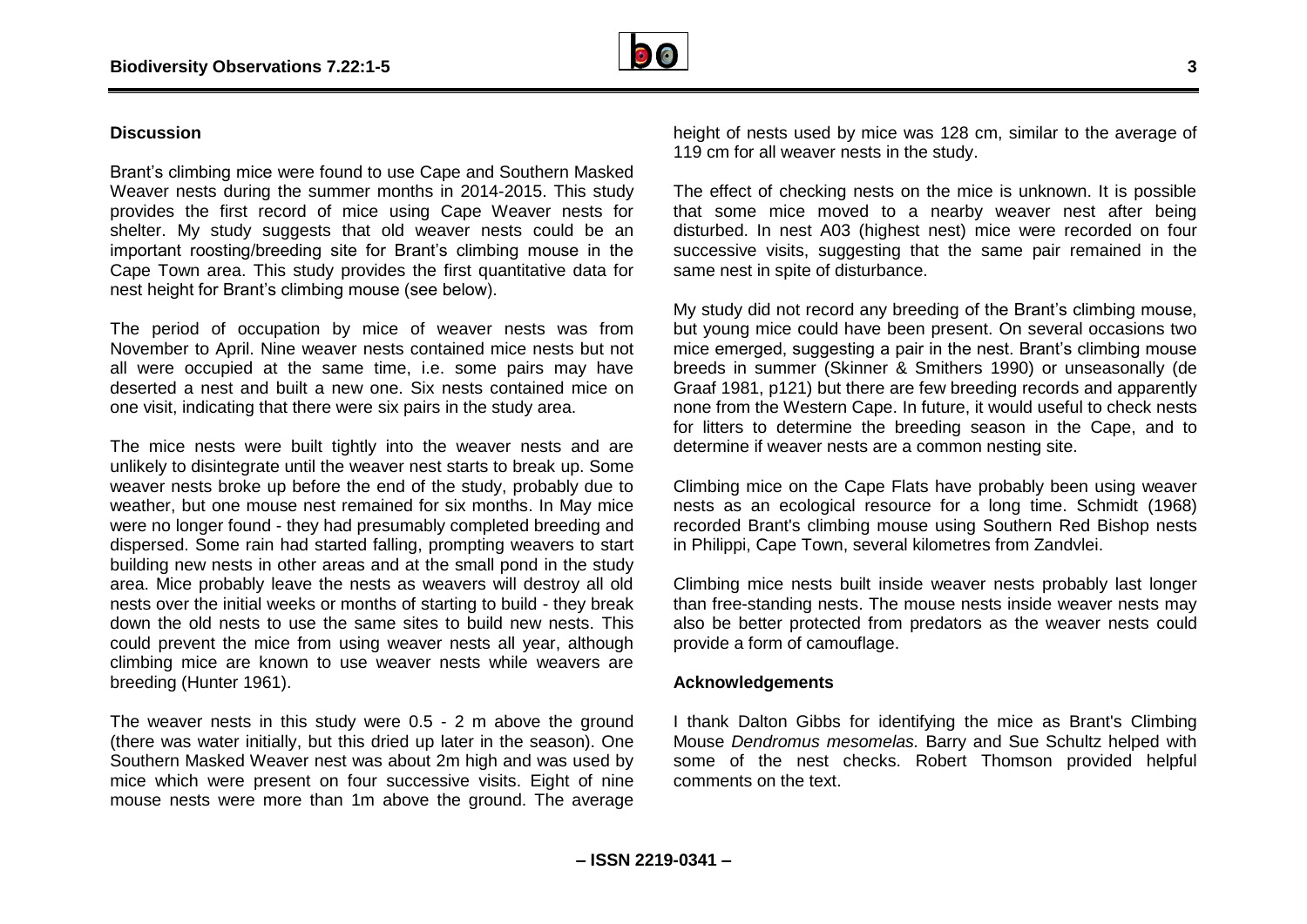

## **References**

de Graaf G 1981. The rodents of southern Africa. Butterworths, Durban.

del Hoyo J, Elliott A, Christie DA (eds). 2010. Handbook of the Birds of the World. Vol 15. Lynx Edicions, Barcelona.

Hunter HC 1961 Parasitism of the Masked Weaver *Ploceus velatus arundinaceus*. Ostrich 32: 55-63

Oschadleus HD 2014. PHOtos of Weaver Nests. Why PHOWN? Ornithological Observations 5: 457-461.

Oschadleus HD 2016. Nesting association between weavers and warblers (PHOWN 5). Biodiversity Observations 7.13: 1-4

Schmidt RK 1968. A colony of red bishops *Euplectes orix* in the south-western Cape. Ostrich 39: 25-27.

Skinner JD, Smithers RHN 1990. The mammals of the southern African subregion. University of Pretoria, Pretoria.